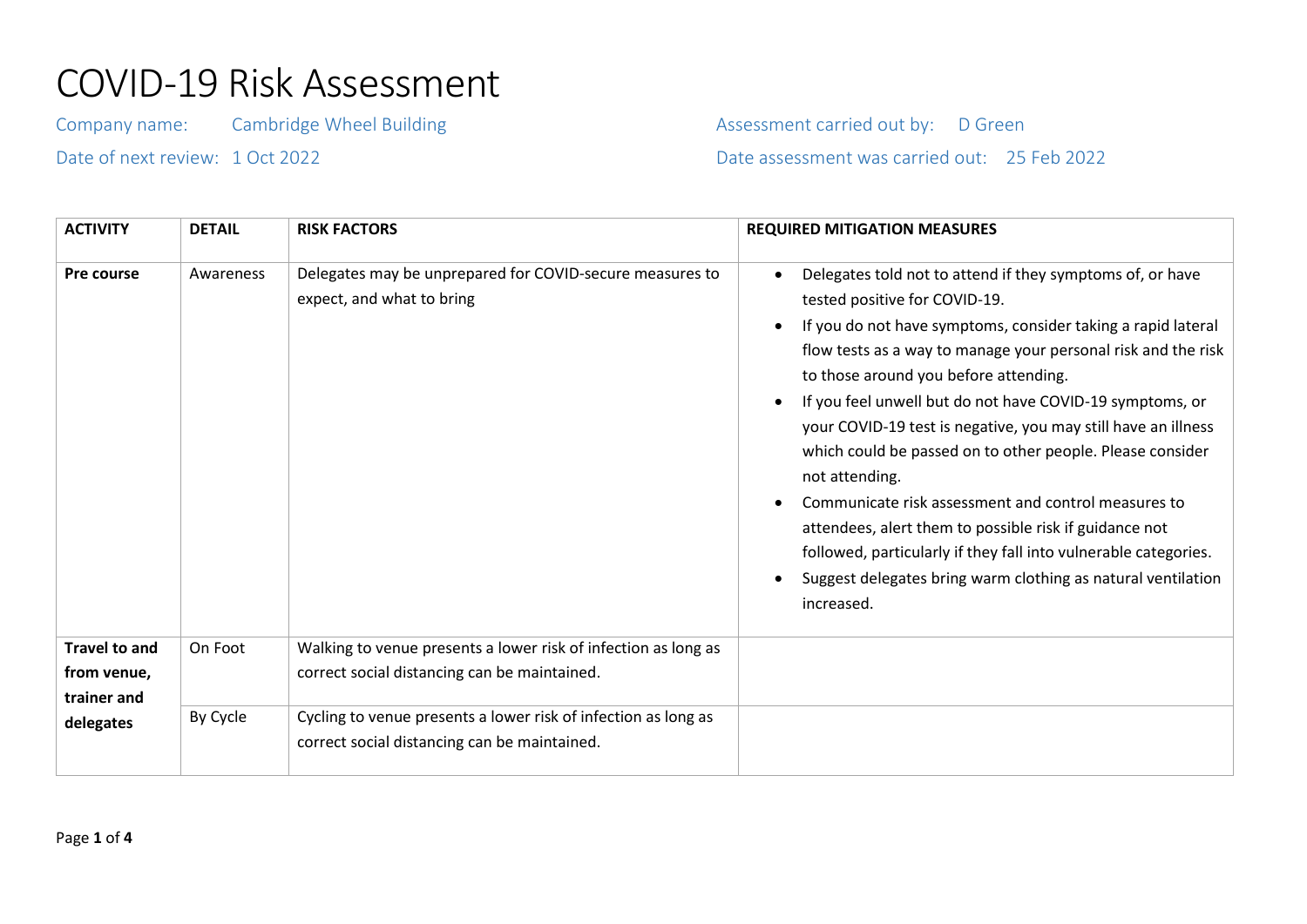| <b>ACTIVITY</b>                               | <b>DETAIL</b>       | <b>RISK FACTORS</b>                                                                                                                                                                    | <b>REQUIRED MITIGATION MEASURES</b>                                                                                                                                                                                                                                                                                                                                                    |
|-----------------------------------------------|---------------------|----------------------------------------------------------------------------------------------------------------------------------------------------------------------------------------|----------------------------------------------------------------------------------------------------------------------------------------------------------------------------------------------------------------------------------------------------------------------------------------------------------------------------------------------------------------------------------------|
|                                               | Private Car         | Lowest risk means of travel as driver is enclosed in personal<br>space.                                                                                                                |                                                                                                                                                                                                                                                                                                                                                                                        |
|                                               | Public<br>Transport | Train / bus / tram / taxi/ underground travel presents a<br>potentially Increased risk of infection from fellow passengers<br>due to overcrowding and uncleaned hard contact surfaces. | Where public transport travel is unavoidable:<br>Where feasible maintain a two metre gap between yourself<br>and other passengers in the queue and during the journey.<br>Try to allow for travel in off peak periods.<br>Consider wearing a face mask to reduce the risk of<br>contaminating others<br>Wash hands in line with WHO guidance immediately on<br>arrival at venue / home |
| The training<br>day, trainer<br>and delegates | On Arrival          | Queues at entrances/ building reception may reduce correct<br>social distancing.<br>Door handles will become contaminated with use.                                                    | Avoid queuing at entrances to ensure correct social<br>distancing is maintained<br>Use hand washing facilities or hand sanitiser on arrival<br>Provide hand washing facilities and paper towels in<br>workshop and WC                                                                                                                                                                  |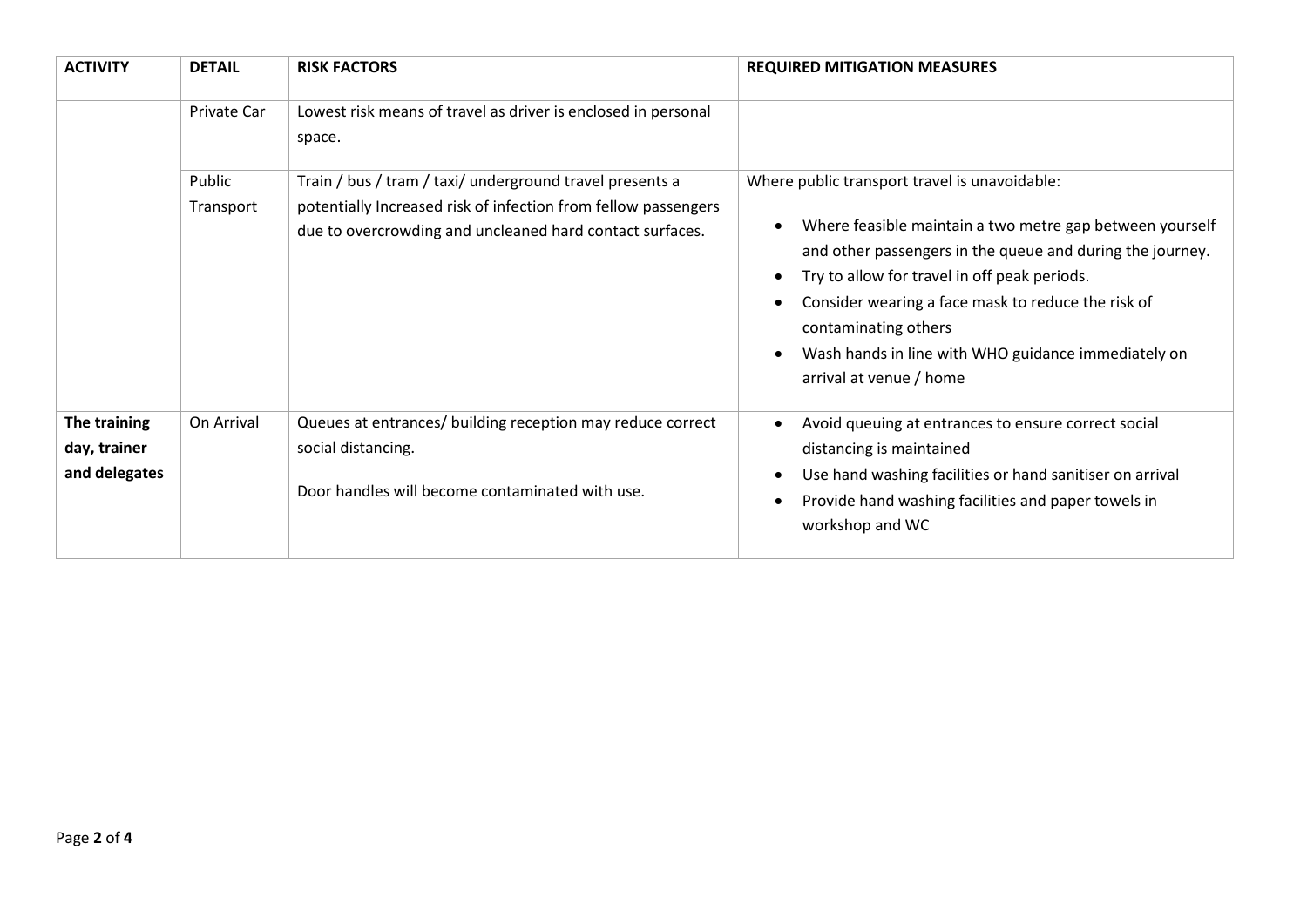| <b>ACTIVITY</b> | <b>DETAIL</b>           | <b>RISK FACTORS</b>                                                                                                                                                                                                                                                                                                                                   | <b>REQUIRED MITIGATION MEASURES</b>                                                                                                                                                                                                                                                                                                                                                                              |
|-----------------|-------------------------|-------------------------------------------------------------------------------------------------------------------------------------------------------------------------------------------------------------------------------------------------------------------------------------------------------------------------------------------------------|------------------------------------------------------------------------------------------------------------------------------------------------------------------------------------------------------------------------------------------------------------------------------------------------------------------------------------------------------------------------------------------------------------------|
|                 | Practical               | Indoor enclosed workshop space presents risk of contracting                                                                                                                                                                                                                                                                                           | Maximum delegate numbers 8 delegates                                                                                                                                                                                                                                                                                                                                                                             |
|                 | Training                | or spreading the virus.                                                                                                                                                                                                                                                                                                                               | Use face coverings based on your own judgement.                                                                                                                                                                                                                                                                                                                                                                  |
|                 | Areas                   | Course documentation, handouts in paper format, potential<br>for cross contamination of issuing documentation<br>Shared loan equipment (components, jigs, gauges etc) is<br>potential form of cross contamination<br>Personal belongings (pens, personal tools and equipment,<br>food, drinks, mugs etc.) is potential form of cross<br>contamination | Natural ventilation of room maximized but balanced with<br>need for comfort.<br>Delegates generally work in their allocated workspaces<br>throughout the duration of the course, and work side-by-<br>side or back-to-back (not face-to-face).<br>Discourage sharing of tools and equipment.<br>Shared loan equipment wiped down between uses<br>Attendees use their own pens, tools and equipment, mugs<br>etc. |
|                 | Shared                  | Staff/ delegates will require access to toilets and outside                                                                                                                                                                                                                                                                                           | Observe social distancing in toilet and non classroom spaces.                                                                                                                                                                                                                                                                                                                                                    |
|                 | Spaces                  | lunch area during the day. These areas present a higher risk of<br>contamination due to lack of social distancing and virus<br>contaminating hard surfaces.                                                                                                                                                                                           | Observe good standards of personal hygiene, i.e hand<br>washing, respiratory hygiene.<br>Any table used to take refreshment must be wiped down<br>after use.                                                                                                                                                                                                                                                     |
|                 | Emergency<br>procedures | Emergency procedures such as fire evacuation need to remain<br>in place.                                                                                                                                                                                                                                                                              | Be aware of St John Ambulance Covid-19 advice for first<br>aiders. Note: only qualified first aiders to perform first aid.                                                                                                                                                                                                                                                                                       |
|                 |                         | It is possible to contract the virus through performing first aid<br>on a casualty                                                                                                                                                                                                                                                                    |                                                                                                                                                                                                                                                                                                                                                                                                                  |